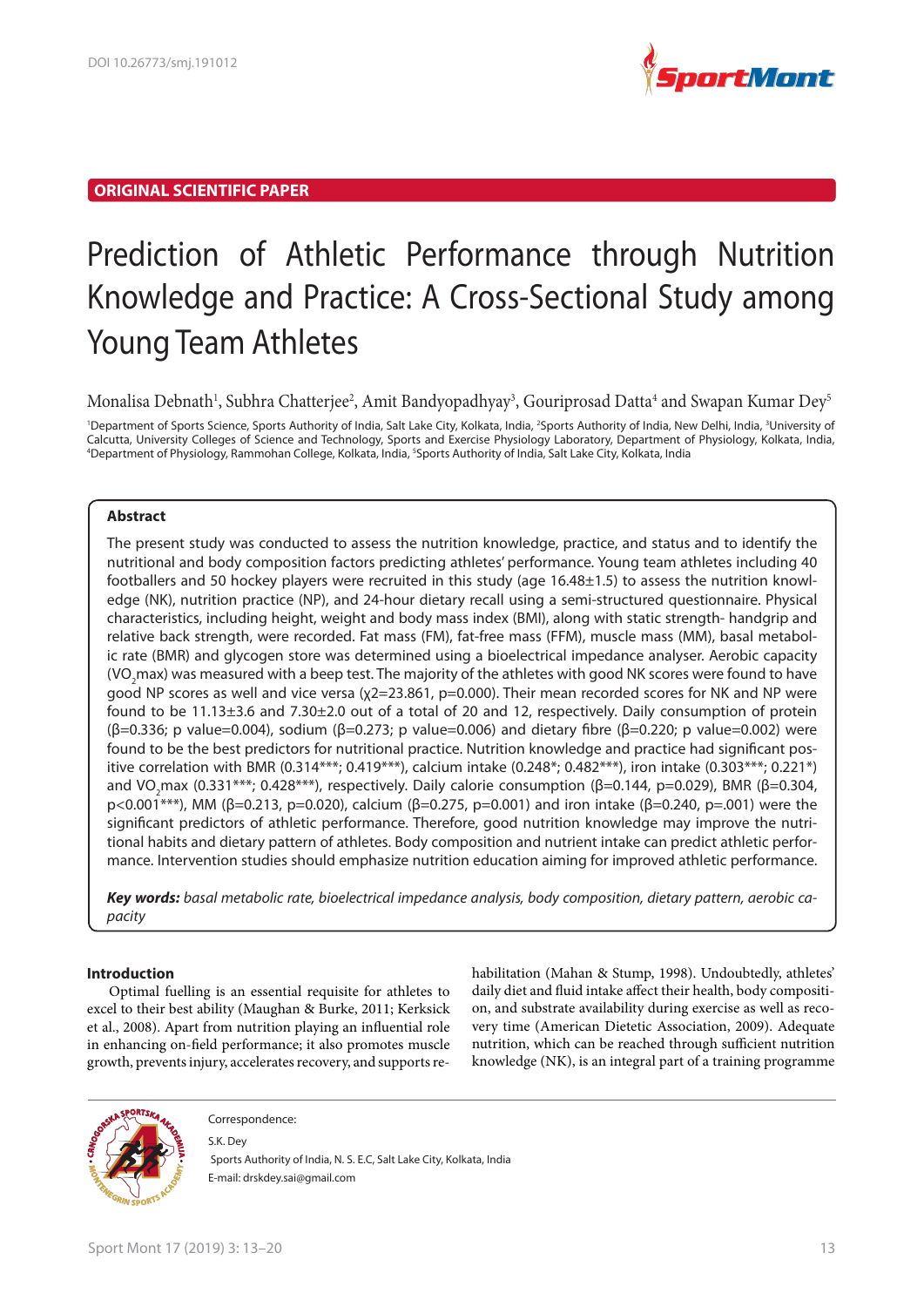as it helps in optimizing intake of both macronutrients and micronutrients; and modulating the body composition of athletes (Rosenbloom, Jonnalagadda, & Skinner, 2002)

However, it must be noted that many athletes are still not able to interpret the knowledge of adequate nutrition into suitable dietary alternatives (Sakamaki, Toyama, Amamoto, Liu, & Shinfuku; 2005; Cupisti, Alessandro, Castrogiovanni, Barale, & Morell, 2002). As reported by Sakamaki et al. (2005), only a few athletes reflect the concept of satisfactory dietary choices when selecting from a food menu. They remain poorly educated about healthy nutritional practice (NP) and are inexperienced in making apt daily nutritional preferences (Hornstrom, Friesen, Ellery, & Pike, 2011). A weak positive correlation between nutrition knowledge and dietary intake of athletes was reported in a systematic review (Sakamaki et al., 2005; Cupisti et al., 2002; Hornstrom et al., 2011; Heaney, O'Connor, Michael, Gifford, & Naughton, 2011). Furthermore, another study confirmed an insignificant correlation between nutrition knowledge and practice (Supriya, 2013). In contrast, increased nutrition knowledge with considerable increases in total energy, carbohydrates, and protein intakes was reported in other studies (Heaney et al., 2011; Supriya, 2013).

Appropriate nutrient consumption corresponds to peak athletic performance, whereas nutrient paucity may lead to decreased performance (Hornstrom et al., 2011; Valliant, Emplaincourt, & Wenzel, 2012). While working at the highest intensities that can be supported by oxidative phosphorylation, carbohydrate has an advantage over fat as a substrate thereby improving gross exercise efficiency (Cole, Coleman, Hopker, & Wiles, 2014). There exists an evidential interaction of dietary protein with exercise, which further provides both a trigger and a substrate for the synthesis of contractile and metabolic proteins (Phillips & Van Loon, 2011; Phillips, 2012). Physical activity and training are vital for maintaining appropriate body weight and fat mass, which are further dependent on the nutritional status of sportspersons (Rodriguez, Di Marco, & Langley, 2009; Burd, West, & Moore, 2011). Positive energy balance alone has an essential anabolic effect (Forbes, Brown, Welle, & Lipinski, 1986), whereas restriction of energy intake and loss of muscle and fat mass negatively affects athletes' performance (American Dietetic Association, 2009).

Research investigating the direct relationship between NK and performance has been sparse to date. Team athletes are always looking to expand their competitive edge over their opponents. Nevertheless, it has been frequently reported that athletes have poor NK (Heaney et al., 2011). So, if a relationship is proven to exist between NK and performance, nutritional education intervention could accordingly be designed to enhance athletic performance. The present study was conducted to assess the NK, NP and athletic performance; and to identify the nutritional and physiological factors predicting athletes' performance.

## **Methods**

## *Subjects*

The present cross-sectional study involved 90 randomly selected male athletes from the Sports Authority of India (age16.48±1.5) exclusively participating in team sports: football (n=40) and hockey (n=50). The inclusion criteria required the athletes to be at least state-level performers with a

minimum of 3-4 years of formal training history. The study protocol was executed in accordance with the ethical guidelines of the Declaration of Helsinki, 1975. Prior to the initial testing, a complete explanation of the procedures, potential risks and benefits of the tests were explained to all the subjects and informed consents were obtained from them.

### *Physical Characteristics & Body Composition Measurements*

Physical characteristics of the subjects, including height and weight, were measured using anthropometric rod and digital scale following standard procedure, and the body mass index (BMI) was calculated (Sodhi, 1991; WHO, 1995). Body composition including fat mass (FM), fat-free mass (FFM), muscle mass (MM), basal metabolic rate (BMR) and glycogen content were assessed using Bioelectrical Impedance Analysis (BIA) (Maltron Bioscan 920- 2, UK). Measurements were taken following the standard testing manual of Maltron International (Sarkar, Debnath, Chatterjee, & Dey, 2018).

#### *Assessment of Static Strength and Aerobic Capacity*

Handgrip strength and Relative Back strength (RBS) was measured using digital handgrip dynamometer and back dynamometer (SENOH, Japan), respectively, following standard procedures (Sarkar et al., 2018). Maximal Oxygen Consumption or aerobic capacity (VO2max) was gauged through an indirect method of a multistage physical fitness test (Beep test) from which VO2max was predicted (Leger & Lambert, 1982).

#### *Assessment for NK and Daily Dietary Intake*

Information regarding participants' 24-hour diet recall was recorded by means of a self-administered, semi-structured questionnaire. The cooked food items were converted to raw amounts, and the nutrients were calculated accordingly. Food models were used to assist the team athletes in approximating portion sizes. All measurements were performed twice, and the average values were recorded. Three consecutive dietary recalls were repeated to reduce the imprecision in nutrient intakes. The nutrients were calculated using Dietsoft software (version 1.1.6) developed by the Department of Dietetics, All India Institute of Medical Sciences (AIIMS), New Delhi. The nutrients in the software are based on the values published in the "Nutritive value of Indian Foods" by ICMR, 2017 (Singh, Gupta, Ghosh, Lock, & Suparna, 2015). Questionnaire constituting of 20 and 12 questions were structured using previous studies and those referenced by Supriya (2013) and Zawila, Steib, and Hoogenboom, (2003), respectively.

#### *Data Analysis*

The Statistical Package for the Social Sciences (SPSS, IL version 20.0) was used to execute all the statistical analyses. Mean NK and NP scores calculated based on the responses of the participants were found to be 1.13±3.6 and 7.30±2.0 respectively. The participants scored "1" for every correct answer and "zero" for every wrong answer as well as for those who chose the "not sure" option; their scores were summed up accordingly. Those who scored less than the mean score were classified as having poor NK and NP while those who scored more than the mean score were classified as having good NK and NP. The categorical variables NK and NP scores were compared using the chi-square test. Inferential statistical test was done using Pearson correlation product-moment and simple linear regression analysis.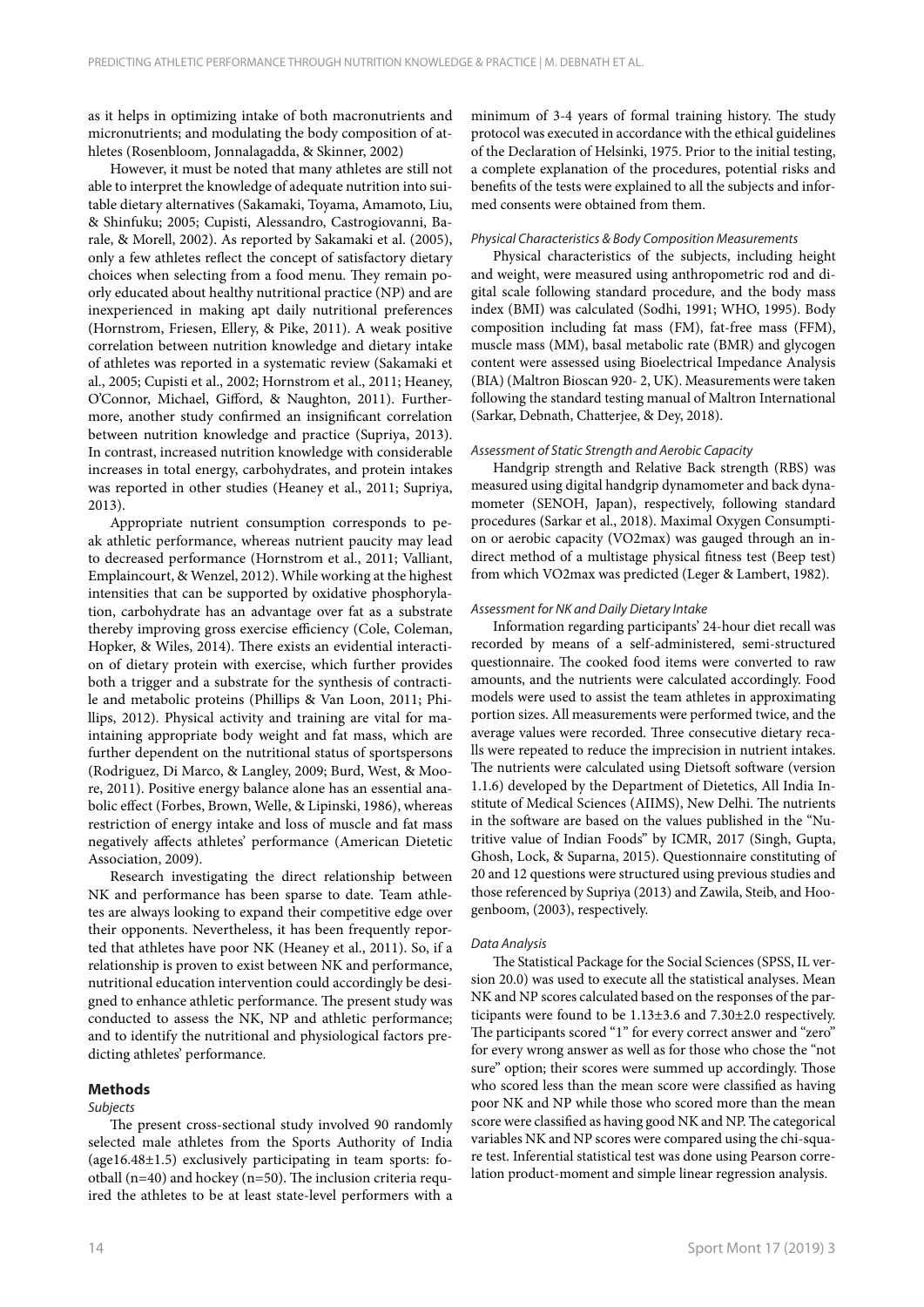## **Results**

Table 1 represents the mean and SD of the anthropometric, nutritional, and physiological profile of the team athletes. Their mean height, weight, and BMI were 168.83±6.6 cm, 56.04±6.3kg, and 19.80±1.4 kg/m2, respectively. Their fat mass and fat-free mass were 11.04±4.8% and 88.96±4.8%, respectively, along with a mean glycogen store of 451.99±80.8 gm. Mean values for muscle mass and BMR were found to be 24.02±3.2 gm and 1756.91±125.9 Kcal, respectively. Their reported values for static strength and aerobic capacity parameters are displayed in Table 1.

| <b>Variables</b>             | Mean(SD)         | <b>Minimum</b> | <b>Maximum</b> |
|------------------------------|------------------|----------------|----------------|
| Age (yrs)                    | $16.5 \pm 1.5$   | 14.3           | 19.8           |
| Height (cm)                  | $168.8 \pm 6.6$  | 157.4          | 186.5          |
| Weight (kg)                  | $56.0 \pm 6.3$   | 46.4           | 73.7           |
| $BMl$ (kg/m2)                | $19.8 \pm 1.4$   | 16.2           | 22.9           |
| Fat mass (%)                 | $11.0 + 4.8$     | 4.8            | 25.3           |
| Fat free mass (%)            | $88.9 + 4.8$     | 74.7           | 95.1           |
| Muscle mass (kg)             | $24.0 \pm 3.2$   | 19.6           | 33.0           |
| BMR (Kcal)                   | 1756.9±125.9     | 1492.0         | 1997.0         |
| Glycogen (gm)                | $451.9 \pm 80.8$ | 193.0          | 621.0          |
| RBS (kg/Kg body wt.)         | $1.8 + 0.2$      | 1.4            | 2.4            |
| Right-hand grip strength(kg) | $37.9 \pm 6.2$   | 26.0           | 52.0           |
| Left-hand grip strength(kg)  | $36.9 \pm 6.4$   | 24.0           | 56.0           |
| VO2max (ml/min/kq)           | $54.5 \pm 4.8$   | 43.9           | 65.2           |

Legend: BMI: Body Mass Index; BMR: Basal Metabolic Rate; RBS: Relative Back Strength

Table 2 depicts the responses of the team athletes to the NK and NP questionnaire. Forty-two athletes scored above the mean NK score and therefore had good NK, whereas the rest scored poorly (Table 3). The majority of athletes answered the following questions correctly: increasing protein in the diet is necessary in order to increase muscle mass of the body (63%); consuming fruits and vegetables every day is important in order to get necessary vitamins and minerals (61%); during exercise, mass ingestion of large amounts of fluid is preferred over frequent ingestion of small amounts (65%); a sound NP for athletes is to eat a wide variety of different food types from day to day (77%); skipping meals is justifiable if you need to lose weight quickly (83%); a high-fat meal, which is slowly digested, should be avoided before athletic events (68%) and the pre-event meal should be eaten about 3-4 hours before competition (60%).

The least correctly answered questions were the following: carbohydrates are not as easily and rapidly digested as protein and fat (42%); vitamin supplementation is recommended for all physically active persons (48%); vitamins are a good source of energy (42%); fibre in the diet may help to decrease constipation, decrease blood cholesterol levels, and prevent cancers (48%); and lack of iron in the diet can result in fatigue, injury, and illness (37%).

Thirty-two athletes were found to have good NP scores. The majority of the athletes believed that nutritious diet would help them improve their athletic performance (80%) and having a nutritionist would be helpful to them as an athlete (88%). Seventy-eight per cent of them had breakfast daily, and majorities were also found to have daily intake of milk and milk products (72%). Only 43% of athletes were aware of the number of calories they should consume every day in accordance with their sports discipline.

**Table 2.** Responses of Team Athletes (Percent) to the Nutrition Knowledge and Nutrition Practice Questionnaire

|     | <b>Nutrition Knowledge</b>                                                                                       |                 |                          |  |  |  |  |
|-----|------------------------------------------------------------------------------------------------------------------|-----------------|--------------------------|--|--|--|--|
| S/N | <b>Questions</b>                                                                                                 | Correct<br>n(%) | <b>Incorrect</b><br>n(%) |  |  |  |  |
| 01  | Carbohydrates are not as easily and rapidly digested as protein and fat                                          | 38 (42)         | 52 (58)                  |  |  |  |  |
| 02  | Eggs and legumes are examples of protein sources other than meats                                                | 38 (42)         | 52 (58)                  |  |  |  |  |
| 03  | Protein is the primary source of muscular energy for the athletes                                                | 51 (57)         | 39(43)                   |  |  |  |  |
| 04  | Increasing protein in the diet is necessary in order to increase muscle mass of<br>the body                      | 57 (63)         | 33(37)                   |  |  |  |  |
| 05  | Consuming fruits and vegetables every day is important in order to get neces-<br>sary vitamins and minerals.     | 55(61)          | 35(39)                   |  |  |  |  |
| 06  | Vitamin supplementation is recommended for all physically active persons                                         | 43 (48)         | 47 (52)                  |  |  |  |  |
| 07  | Vitamins are a good source of energy                                                                             | 38 (42)         | 52 (58)                  |  |  |  |  |
| 08  | Fibre in the diet may help to decrease constipation, decrease blood cholester-<br>ol levels, and prevent cancers | 43 (48)         | 47 (52)                  |  |  |  |  |
| 09  | Dehydration can impair physical performance                                                                      | 54 (60)         | 36(40)                   |  |  |  |  |
|     |                                                                                                                  |                 | (continued on next page) |  |  |  |  |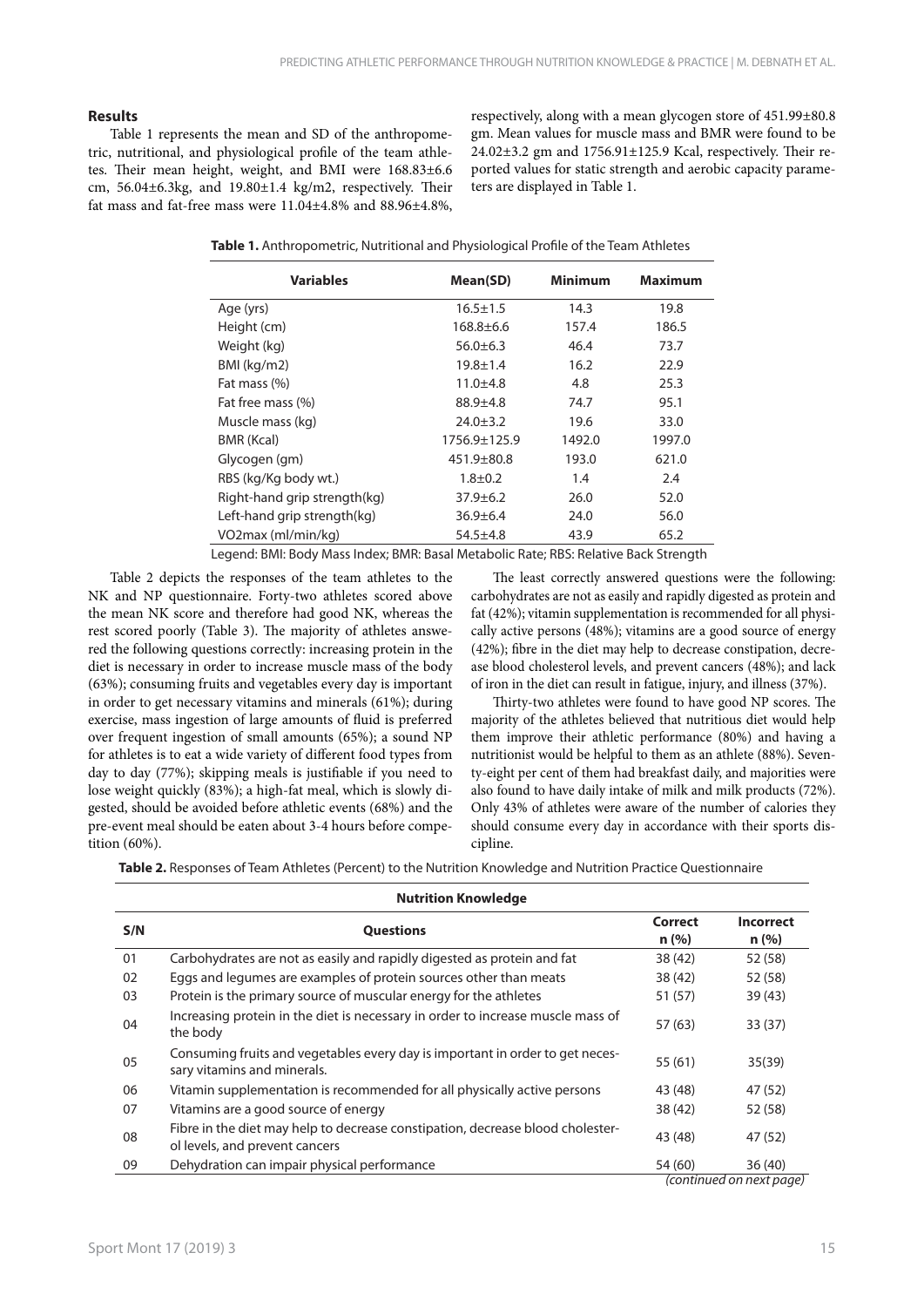## *(continued from previous page)*

| <b>Nutrition Knowledge</b>                                                                                                |                                                                |                            |  |  |  |  |  |
|---------------------------------------------------------------------------------------------------------------------------|----------------------------------------------------------------|----------------------------|--|--|--|--|--|
| <b>Questions</b>                                                                                                          | Correct<br>n(%)                                                | <b>Incorrect</b><br>n (% ) |  |  |  |  |  |
| During exercise, mass ingestion of large amounts of fluid is preferred over<br>frequent ingestion of small amounts        | 59 (65)                                                        | 31(35)                     |  |  |  |  |  |
| A 200-pound person uses about twice as many calories to run a mile as a<br>100-pound person                               | 44 (49)                                                        | 46(51)                     |  |  |  |  |  |
| A person with a higher percentage of body fat may weigh less than a person of<br>the same size with a greater muscle mass | 45 (50)                                                        | 45 (50)                    |  |  |  |  |  |
| A sound nutritional practice for athletes is to eat a wide variety of different<br>food types from day to day             | 69 (77)                                                        | 21(33)                     |  |  |  |  |  |
| Skipping meals is justifiable if you need to lose weight quickly                                                          | 75 (83)                                                        | 15(17)                     |  |  |  |  |  |
| When trying to lose weight, acidic foods such as grapefruit are of special value<br>because they burn fat                 | 31 (34)                                                        | 59 (66)                    |  |  |  |  |  |
| If trying to lose weight, carbohydrates should come from fruits and vegetables<br>rather than from breads and pastas      | 52 (58)                                                        | 34 (38)                    |  |  |  |  |  |
| Nutrition is more important during the competitive season than during the<br>off-season for the athlete                   | 41 (46)                                                        | 49 (54)                    |  |  |  |  |  |
| A high-fat meal, which is slowly digested, should be avoided before athletic<br>events                                    | 61 (68)                                                        | 29(32)                     |  |  |  |  |  |
| The pre-event meal should be eaten about 3-4 hours before competition                                                     | 54 (60)                                                        | 36(40)                     |  |  |  |  |  |
| A lack of iron in the diet can result in fatique, injury, and illness                                                     | 33(37)                                                         | 57 (63)                    |  |  |  |  |  |
| <b>Nutrition Practice</b>                                                                                                 |                                                                |                            |  |  |  |  |  |
| <b>Questions</b>                                                                                                          | <b>Yes</b><br>n(%)                                             | <b>No</b><br>n(%)          |  |  |  |  |  |
| Do you have access to nutrition counselling?                                                                              | 35 (39)                                                        | 55(61)                     |  |  |  |  |  |
| Do you actively seek out or read nutrition information?                                                                   | 26(29)                                                         | 64 (71)                    |  |  |  |  |  |
| Do you read the nutrition facts label when selecting a food item to eat?                                                  | 51 (57)                                                        | 29(43)                     |  |  |  |  |  |
|                                                                                                                           | 72 (80)                                                        | 18(20)                     |  |  |  |  |  |
|                                                                                                                           | Having a nutritious diet will improve my athletic performance. |                            |  |  |  |  |  |

| 05 | I change my pattern of eating at the time of a competition                                            | 48 (53) | 42 (47) |
|----|-------------------------------------------------------------------------------------------------------|---------|---------|
| 06 | Having a Sports Nutritionist would be helpful to me as an athlete.                                    | 79 (88) | 11(22)  |
| 07 | am aware of how many calories I need to consume every day to promote my<br>best athletic performance. | 39(43)  | 51 (57) |
| 08 | I always eat at least one hour before training/competition                                            | 51 (57) | 39(43)  |
| 09 | I consume lots of water during and after training/competition                                         | 59 (66) | 31 (34) |
| 10 | I always take my breakfast daily                                                                      | 70 (78) | 20(32)  |
| 11 | Do you use supplements like multivitamin as an athlete?                                               | 42 (47) | 48 (53) |
| 12 | I consume milk and milk products daily                                                                | 65(72)  | 25(27)  |
|    |                                                                                                       |         |         |

Table 3 demonstrates the status and relationship of NK of team athletes with their NP. Majority of the athletes with good NK scores were found to have good NP scores and vice

versa (χ2=23.861, p=0.000). Their mean recorded scores for NK and NP were found to be 11.13±3.6 and 7.30±2.0 out of a total of 20 and 12 respectively.

**Table 3.** Status and Relationship of Nutrition Knowledge with Nutrition Practice of Team Athletes

| <b>Nutrition Knowledge Scores (11.13±3.6)</b>                  |               |      |      |      |         |  |
|----------------------------------------------------------------|---------------|------|------|------|---------|--|
|                                                                | <b>Status</b> | Poor | Good | ν2   |         |  |
| <b>Nutrition</b><br><b>Practice Scores</b><br>$(7.30 \pm 2.0)$ | Poor          | 42   | 16   |      |         |  |
|                                                                | Good          | h    | 26   | 23.8 | < 0.001 |  |
|                                                                | Total         | 48   | 42   |      |         |  |

Legend: χ2 - Chi-square test

Table 4 shows that team athletes had much lower daily calorie consumption (2756.90±622.0 kcal) as their carbohydrate (465.58±129.6 gm), protein (110.03±26.0 gm) and fat (74.19±12.9 gm) intakes were found to be lower than the RDA. Protein (β=.336; p=0.004), sodium (β=0.273; p=0.006) and dietary fibre (β=0.220; p=0.002) intake were found to be the significant predictors for nutritional practice. Although inversely proportional, carbohydrate was also found to be significantly predictive (β=-0.227; p=0.035) NP. About 66% of the variance in the NP can be explained by the model represented in Table 4.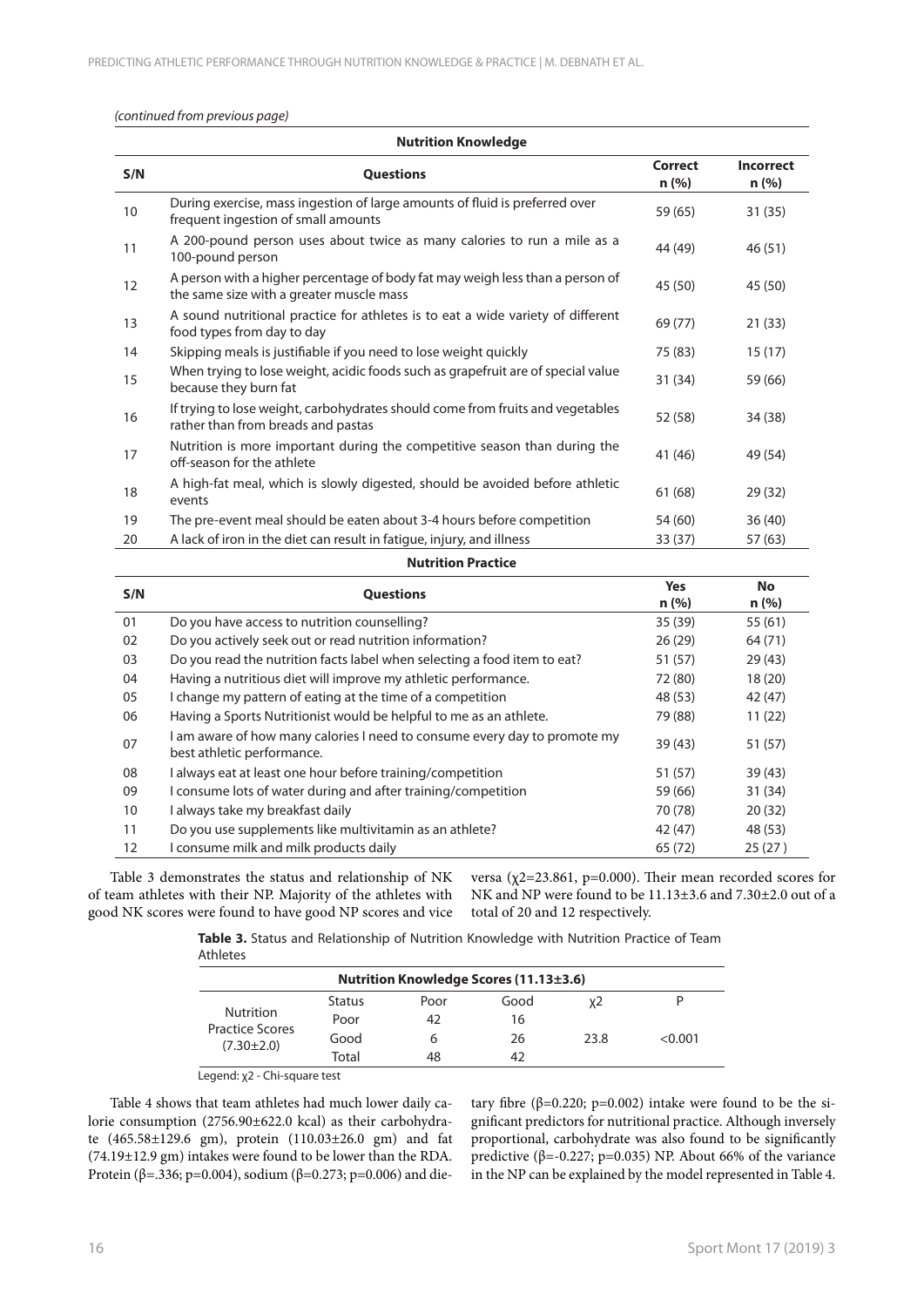| <b>Nutrients</b>   | <b>RDA</b> | <b>Daily consumption</b> | β      | t        | Sig.     |
|--------------------|------------|--------------------------|--------|----------|----------|
| Energy (Kcal)      | 4500       | $2756.9 \pm 622.0$       | .006   | .091     | .93      |
| Carbohydrate (gm)  | 675        | $465.6 \pm 129.6$        | $-227$ | $-2.145$ | $.04*$   |
| Protein (gm)       | 164        | $110.0+26.0$             | .336   | 2.949    | $.004**$ |
| Fat (gm)           | 125        | $74.2 \pm 12.9$          | .145   | 1.626    | .12      |
| Calcium (mg)       | 1200       | 1081.7±326.6             | .130   | 1.730    | .08      |
| Phosphorus (mg)    | 2400       | 2280.9±619.6             | .201   | 1.869    | .07      |
| $lron$ (mg)        | 28         | $22.9 + 8.7$             | .009   | .122     | .90      |
| Sodium (mg)        | $<$ 2300   | $1277.5 \pm 126.1$       | .273   | 2.818    | $.006**$ |
| Potassium (mg)     | 4700       | 2893.3±580.4             | .087   | .819     | .42      |
| Dietary fibre (gm) | 28         | $21.6 \pm 5.3$           | .220   | 3.145    | $.002**$ |

**Table 4.** Daily Nutrient Consumption of Team Athletes and Its Prediction on their Nutritional Practice

Legend: RDA- ;\*-p<0.05; \*\*-p<0.01; Predictors: (Constant) Energy, carbohydrate, protein, fat, calcium, hosphorus, iron, sodium, potassium, dietary fibre

Dependent variable: nutrition practice; Adjusted R2=0.665, Std. Error=1.190, F=18.66, p=.000

Table 5 depicts the Pearson correlation coefficient of the nutritional and physiological status of team athletes. NK and NP have significantly positive correlation (0.407\*\*\*). Furthermore, both the parameters showed significantly positive correlation with BMR (0.314\*\*\*; 0.419\*\*\*), calcium intake,  $(0.248^*; 0.482^{***})$  iron intake  $(0.303^{***}; 0.221^*)$ , and aerobic capacity (0.331\*\*\*; 0.428\*\*\*), respectively. NP also showed significantly positive correlation with calorie intake (0.282\*\*).

**Table 5.** Pearson Correlation Coefficient of Nutritional Parameters and Physiological Status of Team Athletes

|            | <b>GLY</b> | VO <sub>2</sub> | <b>HGS</b> | Call      | Cal       | Fel       | <b>NK</b> | <b>NP</b> |
|------------|------------|-----------------|------------|-----------|-----------|-----------|-----------|-----------|
| HT         | $.286**$   | $.374***$       | $.553***$  | .079      | $.275***$ | $.391***$ | .042      | .117      |
| <b>WT</b>  | $.324***$  | $.208*$         | $.499***$  | $-141$    | $-.034$   | .115      | .011      | .100      |
| BMI        | $.424***$  | .157            | $.354***$  | $-.021$   | .008      | $.238**$  | .146      | .129      |
| МM         | $.616***$  | $.476***$       | $.399***$  | $.212*$   | $.191*$   | $.277**$  | .190      | $.197*$   |
| <b>GLY</b> |            | $.320***$       | $.286**$   | .186      | .148      | .026      | .015      | .171      |
| <b>BMR</b> |            | $.718***$       | .007       | $.363***$ | $.578***$ | $.375***$ | $.314***$ | $.419***$ |
| VO2        |            |                 | .149       | $.442**$  | $.642***$ | $.541***$ | $.331***$ | $.428***$ |
| <b>HGS</b> |            |                 |            | $-0.046$  | $-.015$   | $.195*$   | $-0.016$  | .067      |
| Call       |            |                 |            |           | $.221*$   | .175      | .054      | $.282**$  |
| Cal        |            |                 |            |           |           | $.298**$  | $.248*$   | $.482***$ |
| Fel        |            |                 |            |           |           |           | $.303***$ | $.211*$   |
| <b>NK</b>  |            |                 |            |           |           |           |           | $.407***$ |

Legend: \*\*\*-p<0.001; HT-height, WT-weight; BMI-body mass index; FM-percentage body fat; FFM-percentage of fat free mass; MM-muscle mass; BMR-basal metabolic rate; GLY-glycogen store; HGR-right hand grip strength; HGL-left hand grip strength; VO2max-aerobic capacity; CalI-calorie intake, CaI-Calcium intake, FeI-Iron intake, NK-nutrition knowledge; NP-nutrition practice

Muscle mass showed positive correlation with glycogen store  $(0.616***)$ , handgrip strength  $(0.399**)$ , and VO<sub>2</sub>max  $(0.476***)$ . Glycogen store was found to have a positive Pearson correlation value with VO<sub>2</sub>max (0.320<sup>\*\*\*</sup>) and handgrip strength (0.286<sup>\*\*</sup>). Total calorie (0.442\*\*), calcium (0.642\*\*\*) and iron (0.541\*\*\*) intake were found to have significantly positive correlation with VO2max. Also, VO2max showed significant positive correlation with height  $(0.374***)$  and weight  $(0.208*)$ .

**Table 6.** Prediction of Aerobic Capacity of Team Athletes with Reference to their Nutrition Score, Anthropometric Status and Body Composition Profile

| <b>Variable</b><br>Sig<br>β<br>т<br>Height<br>.013<br>.88<br>.144<br>Weight<br>$-102$<br>$-1.184$<br>.24<br>BMI<br>.93<br>.009<br>.093<br>.41<br>Fat mass<br>.060<br>.830<br>Muscle mass<br>2.373<br>$.02*$<br>.213<br>1.109<br>Glycogen<br>.092<br>.27<br>$<0.001***$<br><b>BMR</b><br>3.862<br>.304<br>Call<br>$.03*$<br>2.225<br>.144<br>Cal<br>3.617<br>$<0.001***$<br>.275<br>$.001**$<br>Fel<br>3.299<br>.240<br>NK score<br>.025<br>.71<br>.372 |  |  |
|--------------------------------------------------------------------------------------------------------------------------------------------------------------------------------------------------------------------------------------------------------------------------------------------------------------------------------------------------------------------------------------------------------------------------------------------------------|--|--|
|                                                                                                                                                                                                                                                                                                                                                                                                                                                        |  |  |
|                                                                                                                                                                                                                                                                                                                                                                                                                                                        |  |  |
|                                                                                                                                                                                                                                                                                                                                                                                                                                                        |  |  |
|                                                                                                                                                                                                                                                                                                                                                                                                                                                        |  |  |
|                                                                                                                                                                                                                                                                                                                                                                                                                                                        |  |  |
|                                                                                                                                                                                                                                                                                                                                                                                                                                                        |  |  |
|                                                                                                                                                                                                                                                                                                                                                                                                                                                        |  |  |
|                                                                                                                                                                                                                                                                                                                                                                                                                                                        |  |  |
|                                                                                                                                                                                                                                                                                                                                                                                                                                                        |  |  |
|                                                                                                                                                                                                                                                                                                                                                                                                                                                        |  |  |
|                                                                                                                                                                                                                                                                                                                                                                                                                                                        |  |  |
|                                                                                                                                                                                                                                                                                                                                                                                                                                                        |  |  |
| NP score<br>.96<br>.003<br>.043                                                                                                                                                                                                                                                                                                                                                                                                                        |  |  |

Legend: Dependent Variable - VO2max; Adjusted R2=0.716, Std. Error=2.537, F=19.71, p=.000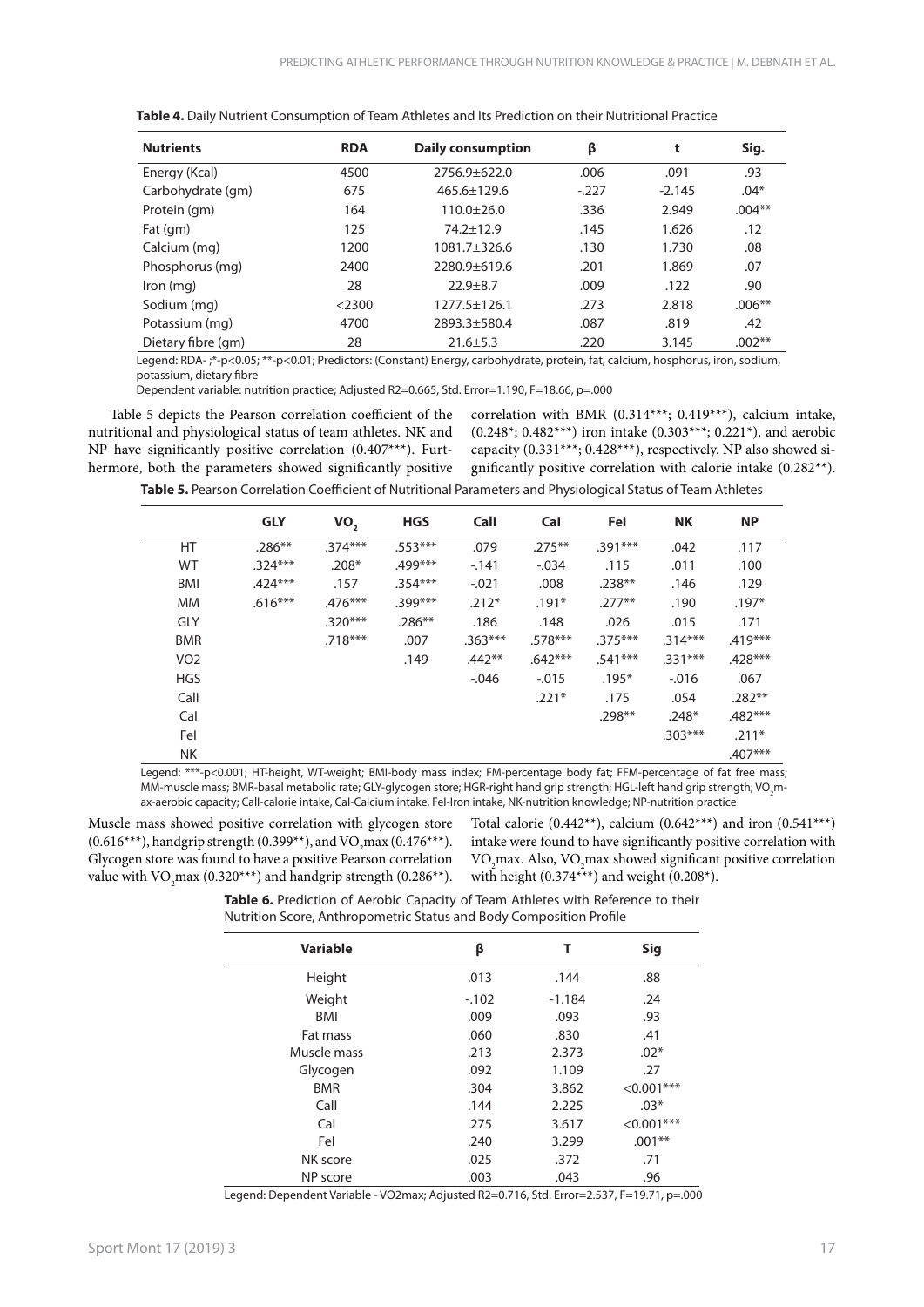Table 6 shows the prediction of aerobic capacity of team athletes with reference to their nutrition scores, anthropometric status, and body composition profile. The highly significant predictor of aerobic capacity or VO<sub>2</sub>max was BMR (β=0.304, p<0.001\*\*\*). Muscle mass (β=0.213, p=0.020), daily calorie consumption (β =0.144, p=0.029); calcium (β  $=0.275$ , p=0.001) and iron intake (β=0.240, p=0.001) were also found to significantly predict VO<sub>2</sub>max. About 72% of the variance in maximal oxygen consumption (VO<sub>2</sub>max) can be explained by this model.

## **Discussion**

It is said that athletes who comprehend the vital function of an optimal diet and reflect the knowledge in their dietary behaviour tend to flourish more in their sports life (Ozdogan & Ozcelik, 2011; Frederick & Hawkins, 1992). The present study revealed significant correlation between NK and NP scores of team athletes, which are in agreement with the previous findings (Hornstrom et al., 2011; Oluyemisi, Abiola, & Rasaki, 2015) although Supriya (2013) reported contradicting results stating no significant correlation between knowledge and practice. The NK and NP scores recorded in this study ranged from a low of 15% and 16% to a high of 85% and 91% respectively. The mean scores were equivalent to answering only 55% of NK (11.13±3.6) and 67% of NP (7.30±2.0) questions correctly. Hornstrom et al. (2011) also reported similar mean NK scores attempted by the athletes. In contrast, Abood, Black, and Birnbaum (2004) reported comparatively higher NK scores and also demonstrated the ability to increase both NK and positive dietary changes during an eight-week intervention programme. Other studies showed even lower NK scores among athletes. Barr (1986) reported an average nutrition score of 34%, whereas Batson, Sease, Stanek, and Leski (2004) found 99% of athletes surveyed to have poor NK. It was observed in the present study that 62% of the study population who had good NK score, also scored well for NP.

Furthermore, in agreement with Heaney et al. (2011), a positive correlation between NP score and energy consumption was observed. Team games (i.e., football and hockey) categorized under Group-IV demand an average daily calorie consumption of 4500 Kcal with an energy bifurcation of 60%, 15% and 25% to be obtained from carbohydrate, protein and fat respectively (Panandiker, Satyanarayana, Ramana, & Sinha, 2007). On an average, only 61% of the total daily calorie requirement was met by the subjects; and carbohydrate, protein and fat intake was met up to 69%, 67%, and 56% of the daily recommendation respectively (Table 4). Team athletes were recorded with lower consumption of grains (76%) and milk & dairy products (51%), which are among the primary sources of carbohydrate and protein, respectively, which may be a cause for their macronutrient deficits, as also discussed by Hoogenboom et al. (2009).

In contrast, Saris, van Er-Baart, Brouns, Westererp, and ten Hoor (1989) reported intake of a hefty amount of carbohydrate-rich fluids and supplements by athletes and also affirmed the intake of CHO-rich liquids to be suitable for maintaining energy and fluid balance. A large number of respondents of this study did not meet the RDA for micronutrients including calcium, iron, sodium and potassium, as also observed in other studies (Cupisti et al., 2002; Heaney et al., 2011; Nazni & Vimala, 2010). Low energy availability and low dietary calcium aggravates the risk of low bone-mineral

density and stress fractures, whereas iron deficiency, with or without the prevalence of anaemia may impair muscle function and also limit work capacity (Nickols-Richardson, Beiseigel, & Gwazdauskas, 2006; Nattiv, Loucks, & Manore, 2007; Haymes, Driskell, & Wolinsky, 2006).

Food groups that were maximally consumed by the team athletes of the present study in accordance to the standard food composition pattern were meat, poultry, fish, pulses and fruits, whereas vegetable intake was much lesser than their standard RDA. Oladunmi and Sanusi (2013) reported similar results, which also found athletes to consume milk and legumes less frequently.

The present study illustrated that although team athletes had noteworthy nutritional deficits, daily intake of protein, sodium and dietary fibre were the best predictors of NP. Team athletes consumed an average of 2gm/kg body weight/day of protein, although they are recommended to have 2.4gm/kg body weight/day. In such intermittent games, long distances are covered by the players that eventually results in substantial sweat loss and electrolyte imbalance than observed in non-athletes (Bangsbo, Mohr, & Krustrup, 2006). However, sweat rates influencing sodium loss can differ broadly among individuals. Hence, considering each athlete's unique physiological needs, guidelines for sodium intake should be established (Abbey, Wright, Christina, & Kirkpatrick, 2017). A research finding suggested that dietary fibre enhances athletic performance, reduces physical stress, and augments the normal diurnal changes in cortisol levels (Sugiyama, Yamaguchi, Hu, A. Kobayashi, & H. Kobayashi, 2017). Micronutrient intake is considerably lowered by poor energy consumption, which may further impair athletic performance (Hornstrom et al., 2011).The inadequacy in players' energy intake may have occurred due to their unhealthy eating habit and suboptimal intake pattern of various food groups. Although 88% of the study population believed that having a sports nutritionist would be helpful only 39% had access to nutrition counselling, which might have resulted in negligence leading to infrequent consumption of common healthy staples and inadequate energy intake in majority of the athletes (Panandiker et al., 2007; Torres-Mcgehee et al., 2012).

Furthermore, NK and NP both showed significant correlation with aerobic capacity and hence may have translated to athlete's performance. The present study corroborated the findings produced by Ozdogan and Ozcelik (2011), who reported suboptimal athletic performance to be associated with poor knowledge of nutrition and athletes' lack of awareness about additional nutrient needs. This study revealed strong positive correlation between calorie intake and VO<sub>2</sub>max, thus validating the necessity for sufficient energy intake for optimal athletic performance (American Dietetic Association and American College of Sports Medicine, 2000; American Dietetic Association, 2009). Athletes' performance expressed as VO<sub>2</sub>max was best predicted by BMR, an essential factor of the energy requisite that elucidates the indirect role played by NK and practice. BMR is also positively correlated with energy and calcium intake, which also emerged as one of the best predictors of VO<sub>2</sub>max. Another predictor of athletic performance was muscle mass (American Dietetic Association and American College of Sports Medicine, 2000; American Dietetic Association, 2009). It has strong positive correlation with glycogen store, resting metabolism, calorie, iron and calcium intake. Hence, combining an energy-rich diet that includes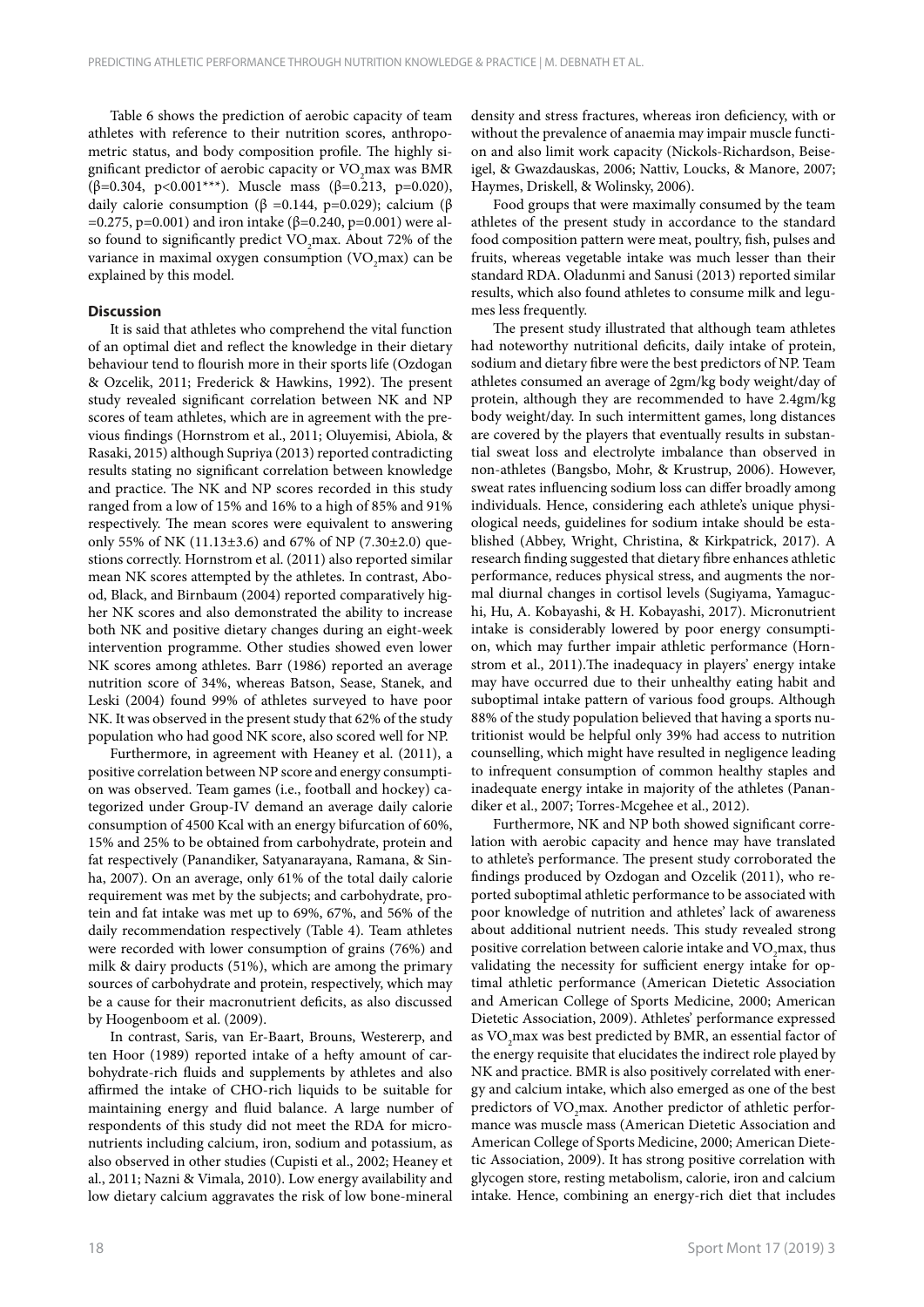adequate carbohydrate consumption with strategically timed protein intake with a well-designed strength and resistance training programme may prove beneficial for athletes (American Dietetic Association, 2009; Tipton and Wolfe, 2004).

Although NK and NP were not strong predictors for athletes' performance, present baseline data confirmed directly proportional relationship of NK and NP with VO<sub>2</sub>max. Basal metabolic rate and iron intake were affirmed as the strongest predictors of VO<sub>2</sub>max. However, muscle mass, daily calorie consumption and iron intake also notably predicted VO<sub>2</sub>max. Therefore, NP and dietary habits, if channeled to meet optimal energy requirements ascertaining favourable muscle mass and body weight, may improve athletic performance. Athletes need to have a strong fuelling regimen so as to maintain their on-field excellence. Therefore, they should be self-sufficient with the basic knowledge of sports nutrition, avoid skipping meals and follow healthy diet pattern in accordance to their nutritional and metabolic demands.

#### **Acknowledgements**

The authors acknowledge all the players who participated in the study for their time and co-operation. The Sports Authority of India is highly acknowledged for resource support and funding.

#### **Conflict of Interest**

The authors declare that there are no conflicts of interest.

**Received:** 24 May 2019 | **Accepted:** 24 August 2019 | **Published:** 01 October 2019

#### **References**

- Abbey, E.L., Wright, C.J., Christina, M., & Kirkpatrick, C.M. (2017). NPs and knowledge among NCAA Division III football players. *Journal of the International Society of Sports Nutrition, 14*(13). https://doi.org/10.1186/ s12970-017-0170-2
- Abood, D.A., Black, D.R., & Birnbaum, R.D. (2004). Nutrition education intervention for college female athletes. *Journal of Nutrition Education and Behavior, 36(*3), 135-137. https://doi.org/10.1016/S1499-4046(06)60150-4
- American Dietetic Association, Dietitians of Can American Dietetic Association, & American College of Sports Medicine (2009). Nutrition and Athletic Performance. *Medicine & Science in Sports & Exercise, 12*(2), 709-731. doi: 10.1249/MSS.0b013e31890eb86
- American Dietetic Association& American College of Sport Medicine (2000). Nutrition and athletic performance-Position of the American Dietetic Association, Dietitians of Can American Dietetic Association, and the American College of Sports Medicine. *Journal of the American Dietetic Association, 100*, 1543-1556. doi: https://doi.org/10.1016/j.jAmerican Dietetic Association.2009.01.005
- Bangsbo, J., Mohr, M., & Krustrup, P. (2006). Physical and metabolic demands of training and match-play in the elite football player. *Journal of Sports Science, 24*(7), 665-74. doi: 10.1080/02640410500482529
- Barr, S.I. (1986). NK and selected NPs of female recreational athletes. *Journal of Nutrition Education, 18,* 167–174.
- Batson, J.P., Sease, T., Stanek, M., & Leski, M.J. (2004). Sports Nutrition in Collegiate Athletes. *Medicine & Science in Sports & Exercise, 36*(5), S348.
- Burd, N.A., West, D.W., & Moore, D.R. (2011). Enhanced amino acid sensitivity of myofibrillar protein synthesis persists for up to 24 h after resistance exercise in young men. *Journal of Nutrition, 141*(4), 568- 573. doi: 10.3945/ jn.110.135038.
- Cole, M., Coleman, D., Hopker, J., & Wiles, J. (2014). Improved gross efficiency during long duration submaximal cycling following a short-term high carbohydrate diet. *International Journal of Sports Medicine, 35*(3), 265-269. doi: 10.1055/s-0033-1348254
- Cupisti, A., Alessandro, D.C., Castrogiovanni, S., Barale, A., & Morelli, E. (2002). NK and dietary composition in Italian adolescent female athletes and non-athletes. *International Journal of Sport Nutrition and Exercise Metabolism, 12(*2), 207-219. PMID:12187619
- Forbes, G.B., Brown, M.R., Welle, S.L., & Lipinski, B.A. (1986). Deliberate overfeeding in women and men: energy cost and composition of the weight gain. *British Journal of Nutrition, 56*(1), 1-9. PMID: 3479191
- Frederick, L., & Hawkins, S.T. (1992). A comparison of NK and attitudes, dietary practices, and bone densities of postmenopausal women, female college athletes, and nonathletic college women. *Journal of American Dietitic Association, 92*(3), 299-305. doi: 10.1016/0378-5122(92)90234-U
- Haymes, E.I., Driskell, J., & Wolinsky, I. (2006). *Sports Nutrition: Vitamins and Trace Elements.* New York, NY: CRC/Taylor & Francis. 203- 216. ISBN 9780849330223 - CAT# 3022
- Heaney, S., O'Connor, H., Michael, S., Gifford, J., & Naughton, G. (2011). NK in athletes: a systematic review. *International Journal of Sport Nutrition and Exercise Metabolism, 21*(3), 248-261. PMID: 21719906
- Hoogenboom, B.J., Morris, J., Morris, C., & Schaefer, K. (2009). Nutritional Knowledge and Eating Behaviors of Female, Collegiate Swimmers. *North American Journal of Sports Physical Therapy, 4*(3), 139-148.
- Hornstrom, G.R., Friesen, C.A., Ellery, J.E., & Pike, K. (2011). NK, Practices, Attitudes, and Information Sources of Mid-American Conference College Softball Players. *Food and Nutrition Sciences, 2*, 109-117. PMID: 21509109 PMCID: PMC2953338
- Kerksick, C., Harvey, T., Stout, J., Campbell, B., Wilborn, C., & Kreider, R. (2008). International Society of Sports Nutrition position stand: Nutrient timing*. Journal of International Society for Sports Nutrition, 5*, 17. https://doi. org/10.1186/1550-2783-5-17
- Leger, L.A., & Lambert, J. (1982). A maximal multistage 20-m shuttle run test to predict VO2max. *European Journal of Applied Physiology and Occupational Physiology, 49*, 1-12. doi: 10.1007/BF00428958
- Mahan, L.K., & Stump, S.E. (1998). *Nutrition for exercise and sports performance, Food Nutrition and Diet therapy.* 10th edition, W.B. Saunders Company.
- Maughan, R.J., & Burke, L.M. (2011).*Practical nutritional recommendations for the athlete.* 69th Nestlé Nutrition Institute Workshop. 131-149. doi: 10.1159/000329292
- Nattiv, A., Loucks, A.B., & Manore, M.M. (2007). American College of Sports Medicine position stand. The female athlete triad. *Medicine & Science in Sports & Exercise, 39*(10), 1867-1882. doi:10.1249/mss.0b013e318149f111
- Nazni, P., &Vimala, S. (2010). NK, Attitude and Practice of College Sportsmen. *Asian Journal Sports Medicine, 1*(2), 93-100. doi: 10.5812/asjsm.34866
- Nickols-Richardson, S.M., Beiseigel, J.M., & Gwazdauskas, F.C. (2006). Eating restraint is negatively associated with biomarkers of bone turnover but not measurements of bone mineral density in young women. *Journal of American Dietetic Association, 106*(7), 1095-1101. doi:10.1016/j.jAmerican Dietetic Association.2006.04.018
- Oladunmi, M., & Sanusi, R.A. (2013). Nutritional status and dietary pattern of male athletes in IbAmerican Dietetic Associationn, South Western Nigeria. *Nigerian Journal Physiological Sciences, 28*(2), 165-171. PMID: 24937392
- Oluyemisi, F.F., Abiola, A.A., & Rasaki, A.S. (2013). Does NK and Practice of Athletes Translate to Enhance Athletic Performance? Cross-Sectional Study amongst Nigerian Undergraduate Athletes. *Global Journal of Health Science, 7*(5), 215-225. doi: 10.5539/gjhs.v7n5p215
- Ozdogan, Y., & Ozcelik, A.O. (2011). Evaluation of the NK of sports department students of universities. *Journal of the International Society of Sports Nutrition, 8*(11), 1-7. https://doi.org/10.1186/1550-2783-8-11
- Panandiker, D.H.P., Satyanarayana, K., Ramana, Y.V., & Sinha, R. (2007). *Nutrition and Hydration Guidelines for Excellence in Sports Performance.* Guidelines for Excellence in Sports Performance.
- Phillips, S.M., & Van Loon, L.J. (2011). Dietary protein for athletes: from requirements to optimum American Dietetic Associationptation. *Journal of Sports Science, 29*(1), S29- S38. doi: 10.1080/02640414.2011.619204
- Phillips, S.M. (2012). Dietary protein requirements and American Dietetic Associationptive advantages in athletes. *British Journal of Nutrition, 108*(2), S158-S167. doi:10.1017/S0007114512002516
- Rodriguez, N.R., Di Marco, N.M., & Langley, S. (2009). American College of Sports Medicine position stand. Nutrition and athletic performance*. Medicine & Science in Sports & Exercise, 41*(3), 709-731. doi: 10.1249/ MSS.0b013e31890eb86
- Rosenbloom, C.A., Jonnalagadda, S.S., & Skinner, R. (2002). NK of collegiate athletes in a Division I National Collegiate Athletic Association institution. *Journal of American Dietetic Association, 103*, 418-421.doi: https://doi. org/10.1016/S0002-8223(02)90098-2
- Sakamaki, R., Toyama, K., Amamoto, R., Liu, C.J., & Shinfuku, N. (2005). Nutritional knowledge, food habits and health attitude of Chinese university students--a cross sectional study. *Nutrition, 4*, 4.https://doi.org/10.1186/1475- 2891-4-4
- Saris, W.H.M., van Er-Baart, M.A., Brouns, S., Westererp, K.R., & Hoor, F. (1989). Study on Food Intake and Energy Expenditure during Extreme Sustained Exercise: The Tour de France. *International Journal of Sports Medicine, 10*, S26-S31.doi: 10.1055/s-2007-1024951
- Sarkar, S., Debnath, M., Chatterjee, S., & Dey, S.K. (2018). Assessment of nutritional status, body composition parameters & physiological profiles of young male taekwondo and wushu players. *International Journal of Sports Science and Medicine, 2*(1), 001-007.
- Singh, A., Gupta, V., Ghosh, A., Lock, K., & Suparna, G.J. (2015). Quantitative estimates of dietary intake with special emphasis on snacking pattern and nutritional status of free living adults in urban slums of Delhi: impact of nutrition transition. *BMC Nutrition, 1*, 22.